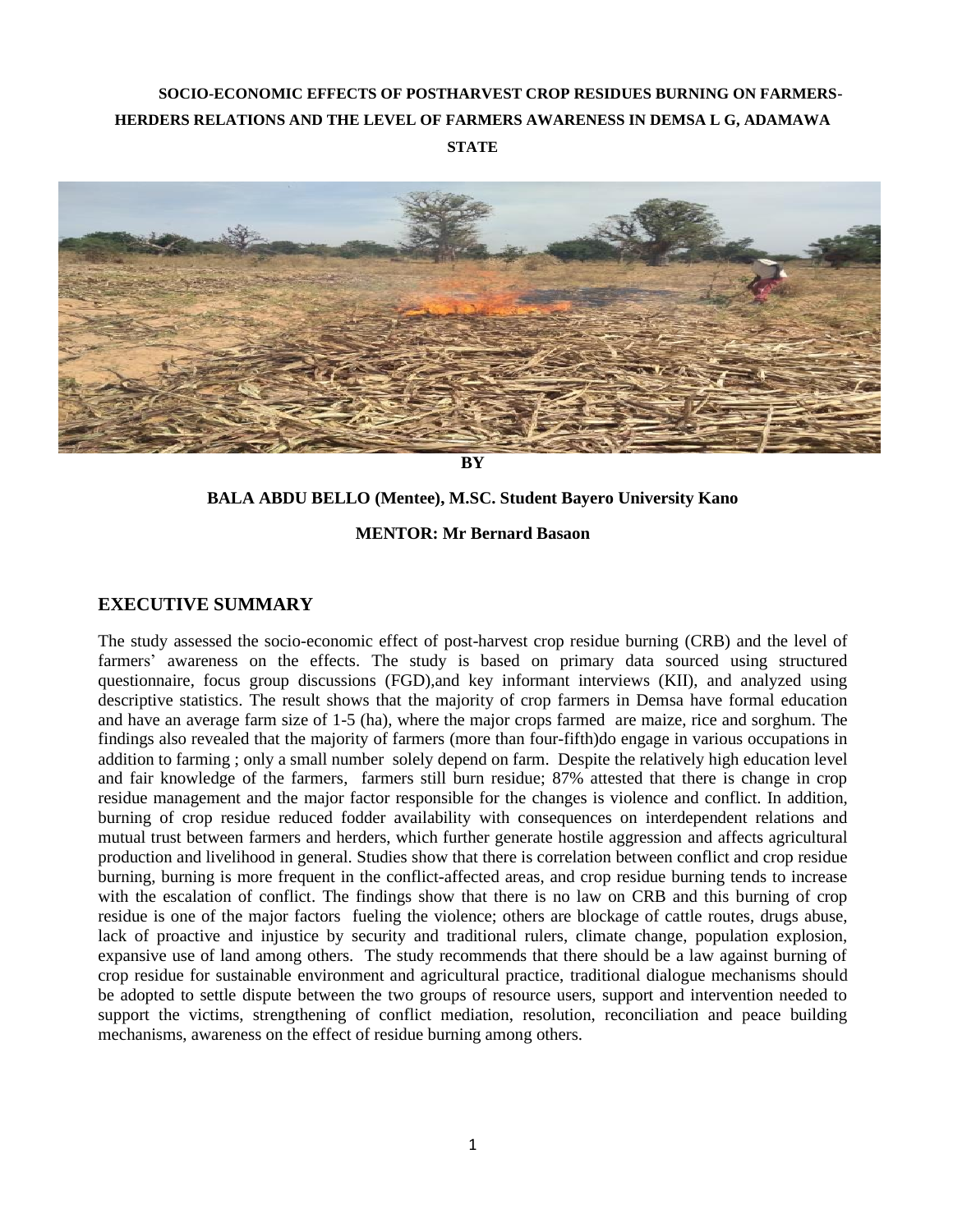#### **INTRODUCTION**

#### **Background to the Study**

Post-harvest crop residue burning has become common practice among crop farmers in Nigeria as a cheap and quick means of clearing farm, weed, pest, disease and grasses control and soil fertility enhancement. Some common practices include field burning of large areas of crop residues after harvest to reduce excess plant material against next cropping in order to maintain crop yields.

Crop residue constitutes what is left of a crop after its value edible; fiber or energy in biofuel crops has been harvested. In maize the residue (also known as stover) consists of leaves, stems and husk; in sugar cane the residue is made up of the leaves, wheat stubble, and rice straw, most of what grows above ground is considered residue (Meera 2018). However, it would be a mistake to dismiss crop residue as waste. Crop residues are used for several purposes, including fodder for livestock, organic soil amendments, building materials, bio-gas generation, bio-manure/compost, and biomass energy production, and fuel for domestic and industrial use, among others (NPMCR 2014).

Crop residues provide an interface among crops, livestock and the environment, and their allocation and use likely involves trade-offs between farmers and herders in terms of immediate livelihood interests and long-term environmental sustainability (IITA 2010; Bationo and Buerkert 2001). In many parts of Africa, particularly in arid and semi-arid regions, crop residue is shared among farmers and livestock herders. A mutually beneficial and co-operative relationship existed in which herders were encouraged to graze on farm residue. Livestock had access to much-needed nutrition ahead of the dry season, while the farmers benefitted from animal manure and nutrients for their soil, enabling them to remain in continuous production for much longer. Historically, this symbiotic relationship offered a strong framework for local socio-political relationships and enabled farmers and herders to co-exist peacefully (Aboubakar and Jean 2011).

Burning of crop residues is a short-term solution for much larger and longer-term losses. While burning returns some nutrients to the soil and can even result in a burst of fertility in the short run, most of the organic material and nutrient content is lost under high temperatures. Not only does burning release noxious and greenhouse gases into the air, it dries the soil, creates an imbalance in soil pH and disturbs soil biota, such as earthworms, termites and bacteria, thus reducing overall soil quality (USU 2015).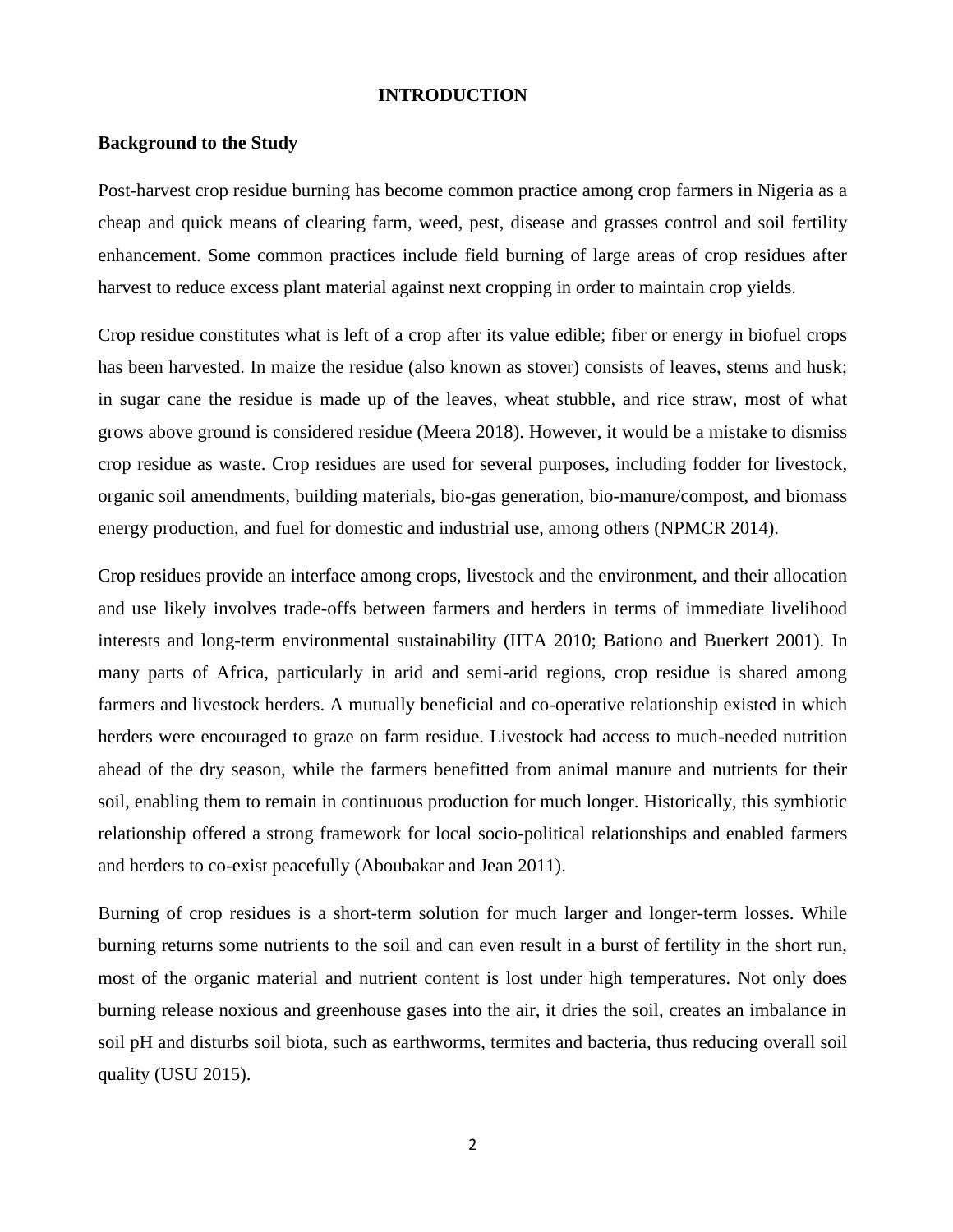The effect of crop residue burning extends beyond environment; burning of crop residue affect livelihood of rural farmers as well as herders by destruct their relations and mutual trust and further fuel conflict and violence between the groups. The potential of cereal crop residues as animal feed is enormous if all the different types of cereal crops are considered and if appropriate methods of improving their nutritional value are employed. Legume crop residues, such as groundnut haulms, cowpea vines, and cowpea husks have higher crude protein content and are generally used as supplements in addition to the grazing of ranges and cereal crop residues (Singh *et al*., 2003). For the farmers, they prefer to burn the residues on-farm instead of harvesting it for fodder or any other use, one of which includes consumption by herds.

The relationship between farmers and herders is dynamic, transforming and always evolving from one form to another, moving between cooperation, competition and conflicts. Herders graze on farmlands that belong to crop farmers and farmers depend on animal dugs for improving soil fertility (Hussein 1998). For the pastoralists they need the calories produced by crop farmers, much as the crop farmers often require the protein and dairy products produced by pastoralists (Abba and Usman, 2008). Blench (2010) also analyzed this relationship as an economic exchange of dairy product for grains, access to local markets and the provision of manure on arable land while the cattle consume crop residues. However, with decreasing interdependent livelihood activities, the relationship is increasingly characterized by incessant conflict; it turned sour as a result of the scarcity of environmental resources, which often brings farmers and herdsmen into competition for the available resources, and resulting in conflicts, which often lead to violence.

Conflict threatens the livelihood resources of people, particularly farming communities due to their high dependence on natural resources for survival. Herder-farmer conflicts do not only have a direct impact on the lives and livelihoods of those involved, they also disrupt and threaten the sustainability of agricultural and pastoral production in West Africa and invariably the sustainability of livelihoods of rural communities (Moritz, 2010).

In light of the foregoing, this study aims to assess and examine the socio-economic effects of post harvest crop residue burning on farmer-herders relations by (i) identifying the factors that prompt the practice of crop residue burning; (ii) examining the effects of crop residue burning on farmersherders relations; as well as (iii) assessing the level of farmer's awareness on the consequence of burning crop residue.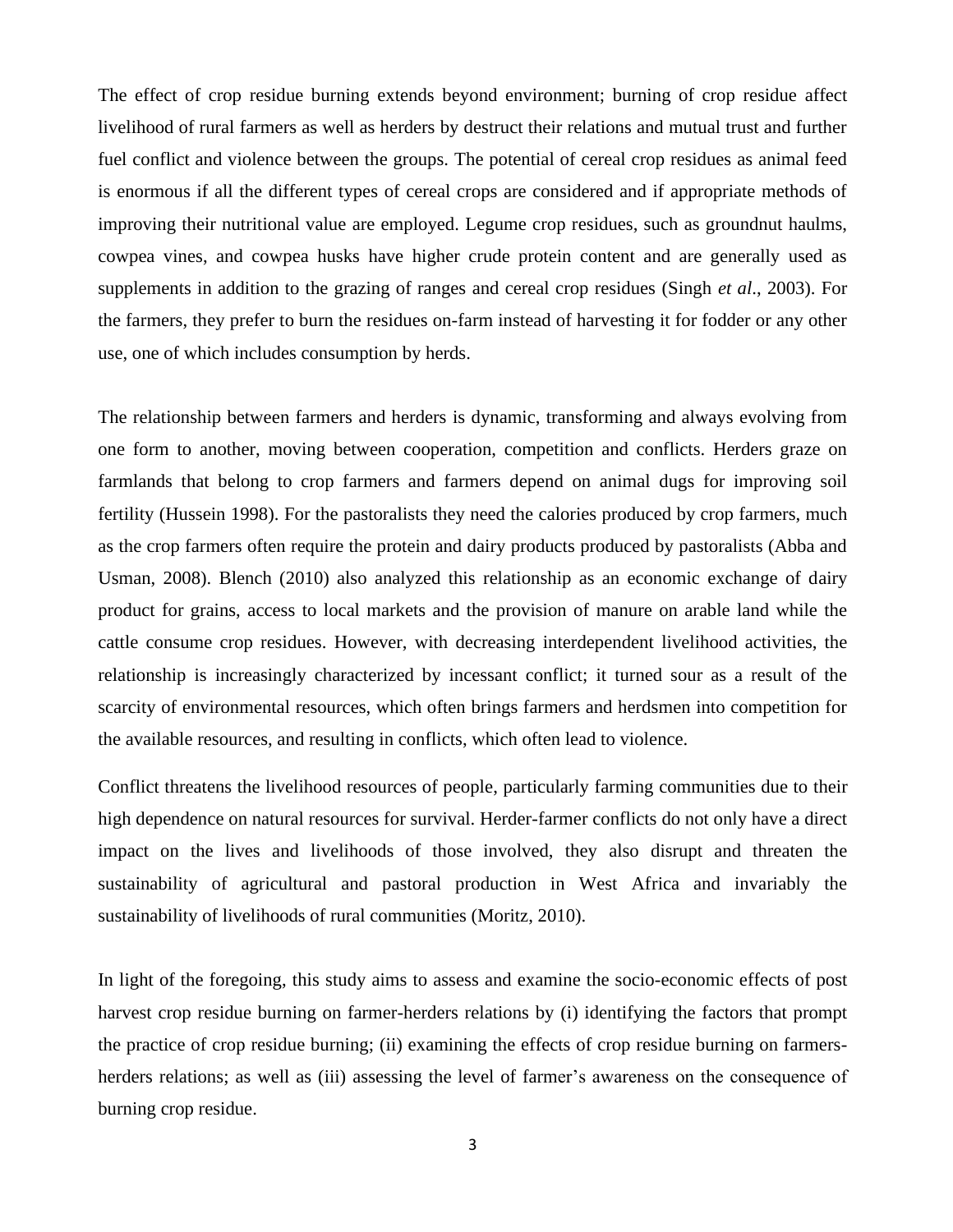#### **Methodology**

The study was carried out in Demsa Local Government Area of Adamawa State. The Area lies at Latitude 9.4555<sup>0</sup> N and Longitude 12.1526<sup>0</sup>E. It has a population of 180,251 inhabitants (National Population Commission, 2006). Demsa lies in the Benue River and the agriculture is the principal means of livelihood of people with the dominant crop of maize and rice. It is inhabited by ethnic groups such as Bachama, which is the major tribe there; others include the Bata, Yandang, Bille, Mbula, Bare, and Fulanis.

The population of the study constituted all the crop farmers in the study area. A survey design in a multistage sampling technology was used. Out of the 10 LGA, five are most associated with the farmers' herders' conflict. Eight farming communities and two herder communities were purposively selected, making the total of ten communities. 14 farmers were randomly selected from each farming community, yielding a total of 112 questionnaire. Focus group discussions (FGD) in groups of seven were also carried out in each of the herding and farming communities for youth and women. Key informant interviews (KII) were organized for stakeholders, community heads, and the heads of the herders that are mostly Fulanis (ardo), as well agricultural extension workers, among others.

### **THEORETICAL ORIENTATION**

The study is anchored on frustration-aggression theory because the theory is relevant and best explains the phenomenon that leads to the high rate of immediate burning of crop residue, which affect and decrease interdependent relations between farmers and herders by increasing tensions and escalating conflict.

The theory of frustration–aggression was originally formulated by Dollard, Doob, Miller, Mowrer, and Sears (1939), who argued that the occurrence of aggressive behavior always presupposes the existence of frustration and, subsequently, that the existence of frustration always leads to some form of aggression. They first equated aggression with the desire to hurt or injure others and or as interference with a goal response.

The goal of each group is to secure its livelihood to maximize profits; any move to block or interfere can cause frustration and aggression. Triggers of aggression could include farmers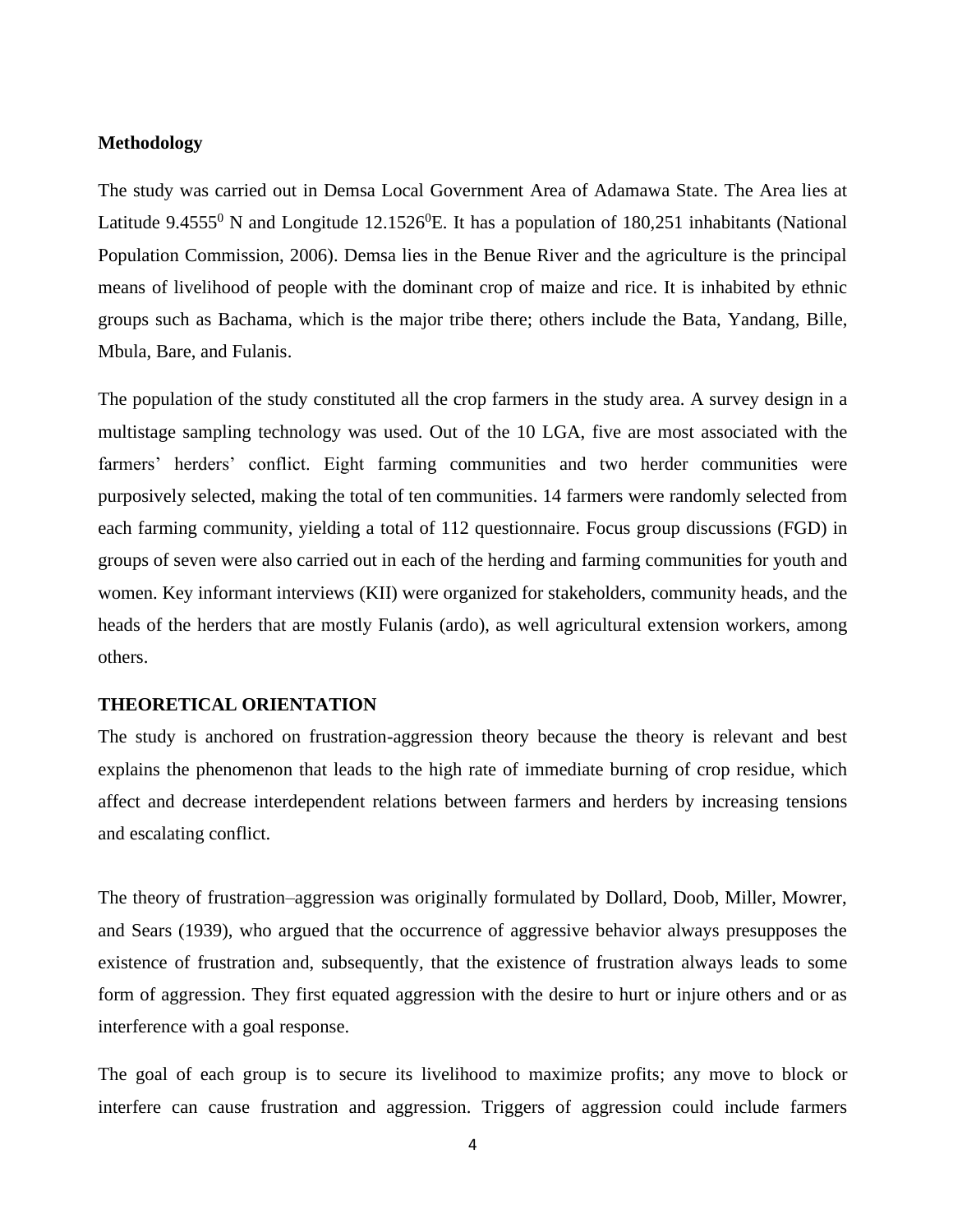blocking cattle routes, herders' herds grazing on crops in a farm, farmers burning the crop residue out of frustration to deprive herders herds fodder, which frustrates herders and causes them to act aggressively by destroying farms and farm products by either burning the crops or grazing on these farm the next coming season without warning the farmers.

## **RESULTS AND DISCUSSION**

Historically, farmers and herders in study area lived cordially, mutually co-exist with one another; the relationship between these two groups of resource users are initially symbiotic. This symbiotic relationship usually promotes interdependency and reciprocity where farmers after harvesting will give his farm residue for free or sell to herder for herder to graze and in return the herder provide manure as demonstrated by Mboror Herders and Gbaya farmers in Adamawa province of Cameroon (Moritz, 2008) in which gifts were also exchanged among members of these groups for many years of coexistence. The relationship is interdependent as an economic exchange of dairy product for grains, residues for manure, and access to local markets.

These relationships were characterized by both conflict and complementarily. Turner (2003) reports that the relationship between farmers and herders in sub-Sahara Africa has always been multidimensional and their lives must include the social relationships they have, both cooperative and conflictual. However, as farmer-herder tensions escalate, farmers now resort to extreme measures to sabotage herders by engaging in the practice of burning residues to deprive cattle of food. Ironically, farmers often hurt themselves: entire farming communities are also harmed, as are the soil and the global climate in general, because the effects of burning crop residue are multidimensional.

This crop residue burning frustrates herders and increases the tensions with significant effects on means of livelihood of both groups, loss of crop farmland and cattle, destruction/loss of properties, displacement of people, loss of life and human security, and threat to national unity in general.

## **Typologies of Crops Farm in Demsa**

The study revealed that 97% of crops farm in study area are cereal crops with a high percentage of rice and maize. This is because of the geographic nature of the environment, improvements in the production, and high production/demand of cereal crop. Cereals are the major source of residue with maize, millet and sorghum being the major contributors based on the study conducted by Aruya *et al*., (2016) in Ikara local government area of Kaduna state. The study shares close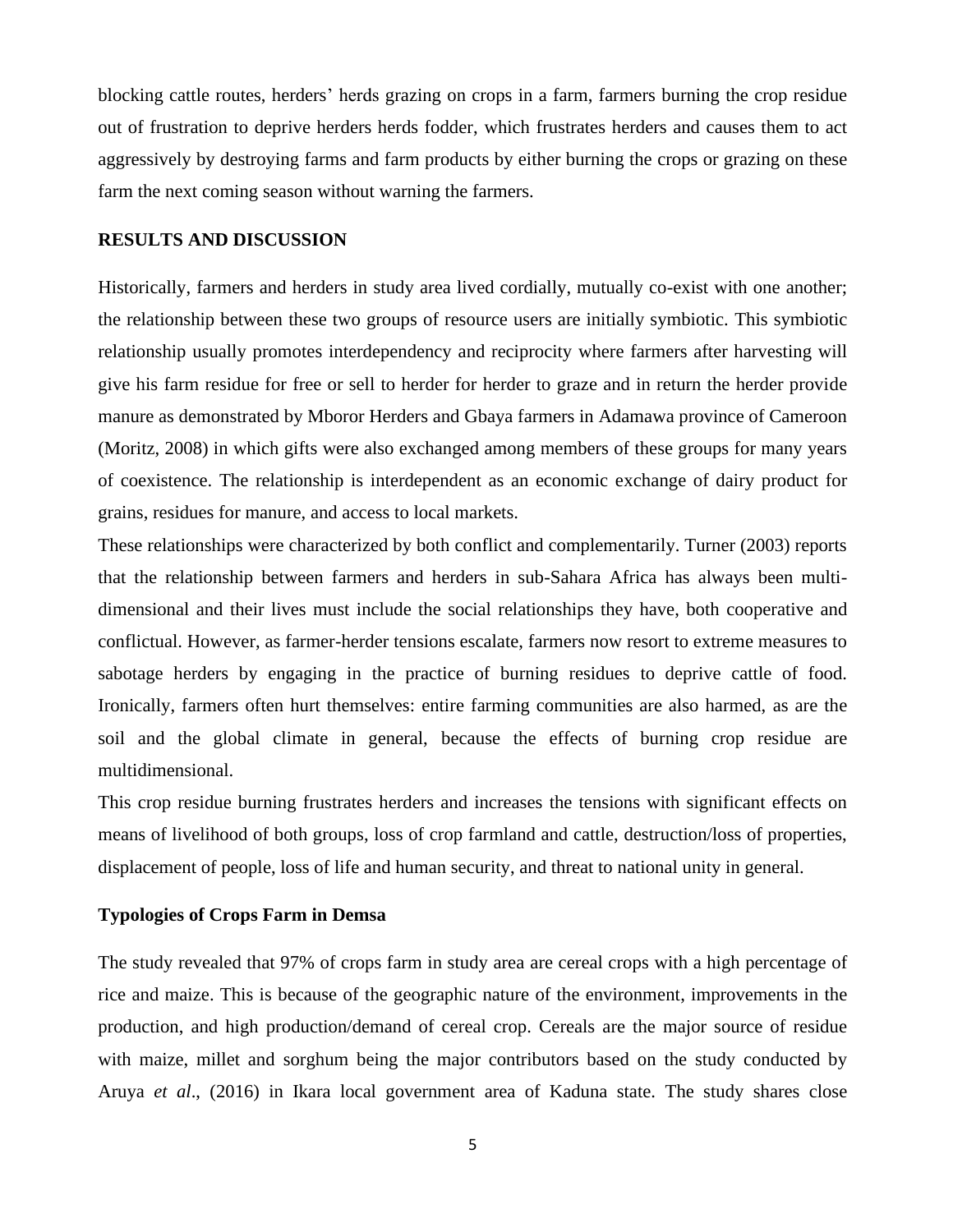similarity with that of Kwaghe et al.,(2011) in Jere local government area of Borno state which stated that maize was by far the highest contributor of crop residue. This shows that a large amount of crop residue has been generated from Demsa, which if it was utilized well in sustainable way, would help solve the problem of fodder scarcity by herders and it will further strengthen the relationship between farmer and herders in the area. In our interview with Ardo (Fulani herders head) and secretary of Miyatti Allah, both interviewees revealed that unsustainable management of residues (burning) by farmers is one of the major factors that fuel farmer herders crisis in the area. The Ardo further said "these crop residues have been served as the major fodder/feed for our animals during dry season more especially maize stover, but farmers do burn them in order to frustrate [herders]. If the problem of post-harvest residue burning is addressed, it will improve farmers-herders relation to a great extent". Burning of crop residues frustrates herders, who in turn act aggressively by grazing on crop farm or destroy crop farm completely.

#### **Management Practice of Crop Residue in Demsa**

The study observed that the management of crop residue in Hong is dynamic and varies from district to district, based on the relationship between farmers and herders, livelihood of the communities, cultural believes and some factors. Some sales, some store as feed for their livestock, some exchanged with herders for manure, some recycle for soil amendment while others burn for frustration and anger were others burn for soil fertility enhancement.

This study observed that burning has been the predominant management practice by the farmers with about 57% of respondents indicating that they burn their residue immediately after harvest as a result of violence and conflict in the area. The burning is found to be very high in conflict-affected areas of Kodomun, Lawaru, Dong and Bolong, despite all the economic management options available. This is quite contrary with the work of El-Haggare et al.,(2004), where the researcher noted that despite all the management options available for managing crop residue many farmers view the practice of residue utilization as an extra cost with small returns and therefore the best way to get rid of the residues is by open burning and dumping. Farmers prefer to burn their residue more especially in Lawaru and Kolomun: during our FGD with famers in Kolomun, farmers revealed that they prefer to burn their residue than to give or sell to herder no matter how much they are going to buy, they said "after all the herders are [not friends], farmers and herders have separated and farmers are free to burn our crop residue."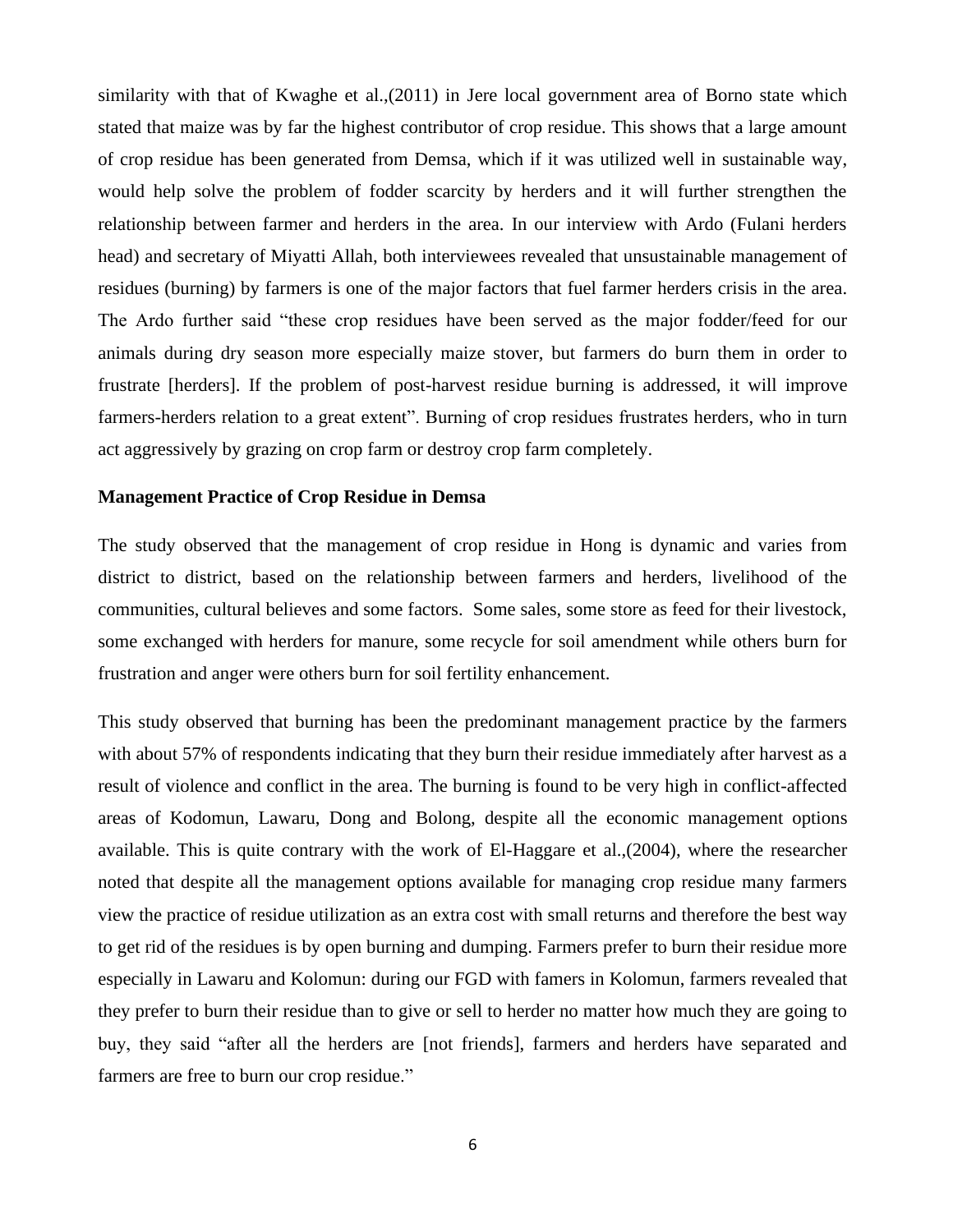During an FGD with some farmers, it was revealed that in the previous time they do give their residue free to herders for them to graze, later they begin to sell and now that the tension is high (conflict has escalated) farmers do burn their residues. Only a small number of respondents agreed that they do sell their residue to herders, and this has to do with the relationship that exist between them, especially farmers in Demsa town. During our FGD with farmers in Demsa town it was revealed that they do not have a problem with the local herders so they do not see any reason to not sell them the residue, after all the money from selling of this residue helped them pay for transporting their crop back home and settling labor debts. It was further revealed that some farmers have started to adopt the practice of burning crop residue due to the perception and negative narration they had about herders, while some have been pressurized by their relatives in conflict-affected areas for allowing herders to graze on their farms. In addition, selling and exchanging crop residue for manure was found to be the major factor that improves the relationship and further gives farmers protections over their farms against any destruction.

Perception plays a serious role in farmer-herders conflict in Demsa because in all the 8 communities we visited (Kodomun, Kwayine, Lawaru, Dong, Bolong, Bille, Kpasham and Demsa ward), only in Demsa ward were Fulani herders and farmers interacting and relating to one another, but in the remaining seven wards you can hardly see a Fulani man even passing around now, and they despite being longtime local residents. While fewer respondents indicated that they do store their crop residue to feed their livestock at home this has to do with engagement of some farmers in livestock rearing. According to the farmers, owning livestock is necessary considering the changing climate; it is very important for farmer to keep herds to minimize the risk of drought because the herds are more resilient against drought than crops. 6% of respondents do recycle their residue for soil amendment and only 2% of respondent indicated that they still do exchange their residue with herders for manure. With this we can say the interdependency relationship between farmers and herders are no longer there. While other options account for 9%, where some farmers revealed that they do burn their stalk for some others reasons like soil fertility enhancement, making potash, and it has been their tradition for so long that women burn maize and guinea corn stalk called (Muskowa) to obtain the ashes for making potash for sale and consumption purpose. While they used to allow herders to graze before burning, unfortunately now the practice has changed and farmers often exclusively engage in burning,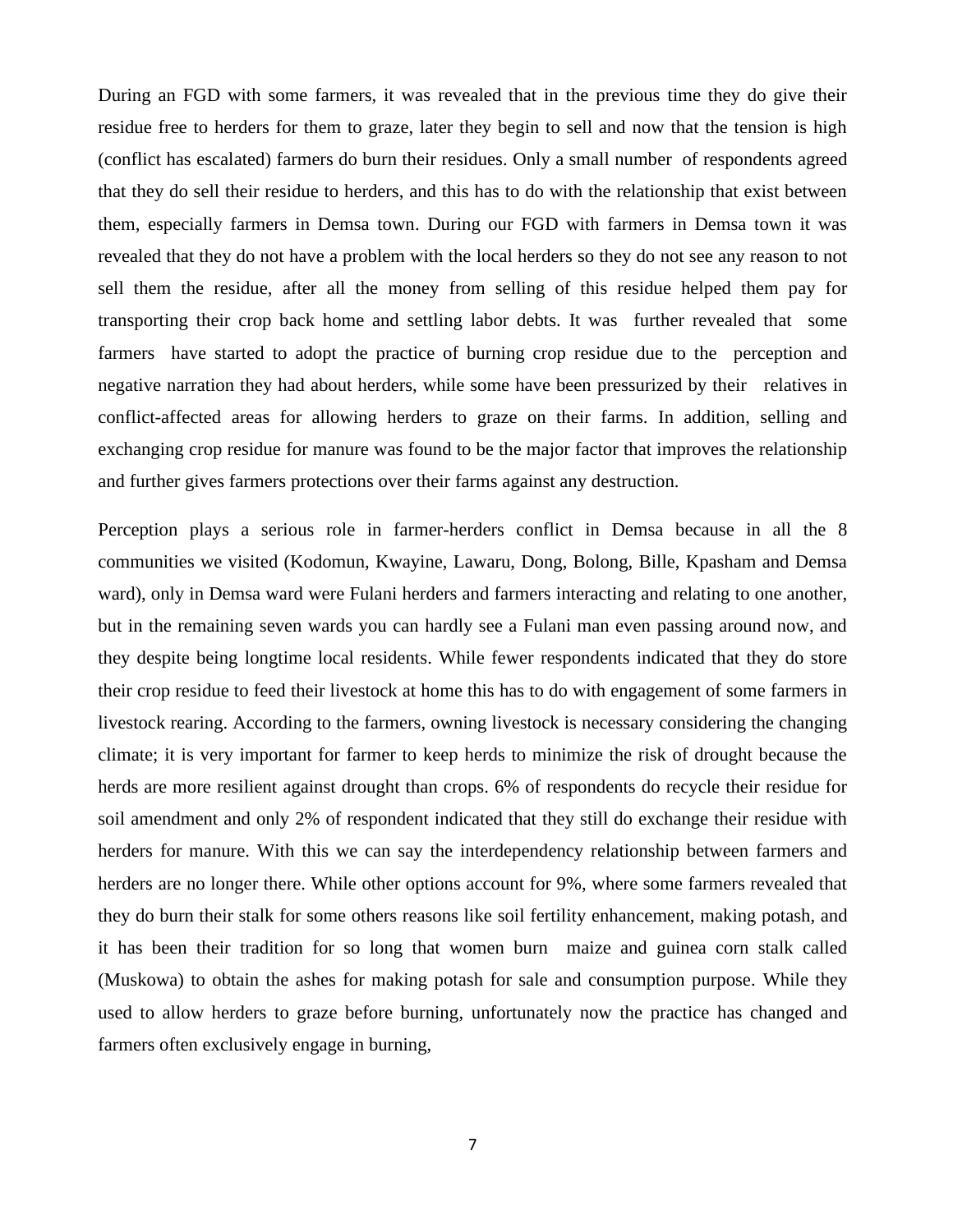| <b>Management</b>          | <b>Frequency</b> | Percentage (%) |  |  |
|----------------------------|------------------|----------------|--|--|
| Selling                    | 17               | 16             |  |  |
| Storing                    | 11               | 10             |  |  |
| Exchange for manure        | 2                | 2              |  |  |
| Recycle for soil amendment | 6                | 6              |  |  |
| <b>Burning</b>             | 60               | 57             |  |  |
| Others                     | 9                | 9              |  |  |
| <b>Total</b>               | 105              | <b>100</b>     |  |  |

## **Table 1: Management of Crop Residue in Demsa**

**Source: field survey, 2019**

### **Factors Responsible For Changes in Residue Management In Demsa**

Majority of respondents (more than four-fifths) indicated that there is change in the management of residues in Demsa, and two-thirds of respondents agreed that violence and conflict are the major factor causing the change. According to interview made with some farmer in kolomun they revealed that the practice of residue burning has significantly increased from 2014, when the conflict escalated, they further said residue is given to herders for free before the conflict, later selling and subsequently burning. The relationship between farmer and herder is always moving from cooperation to competition to conflict. 9% of respondents stated that a lack of knowledge about the economic importance of residue is the factor responsible while 3% responded that involvement of farmers in livestock is the primary factor. Crop residue burning in Demsa is the result of farmerherder conflicts in the area because farmers burned their crop residue not because they want tot but to frustrate herders for what is happening there. At our FGD, farmers questioned why they should give their residue to "their enemies,": "no we can't, we rather burn it than to give it to them after all we've come to discover that it increases soil fertility", said farmers at Kodomun.

Only 14% of the farmers agreed that there is no change in residue management in their area and most of them are from areas where farmer-herder relationships still exist. Based on the interview with farmers in Demsa town, they said that they still do sell their residue to herders because they do not have problem with them, as long as their relationship will continue they will continue exchange of residue. Nonetheless, they have been under pressure from their family and relatives from the affected area for interacting with Fulani herders, as indicated in the interview with traditional ruler/community head, FGD with farmers and herder, and KII made with stakeholder.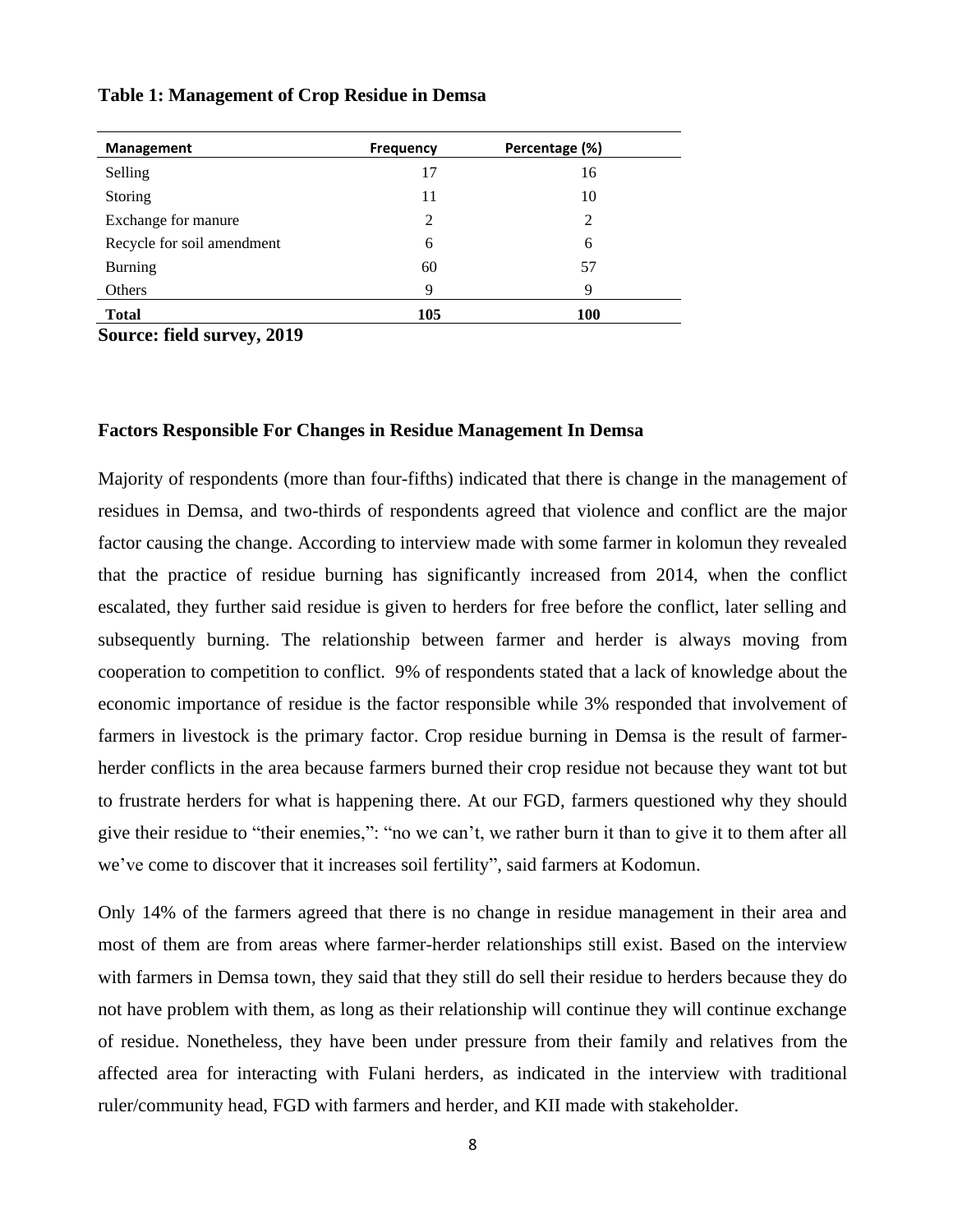#### **The Effects of Crop Residue Burning on Farmers- Herders Relation in Demsa**

The relationship between farmers and herders in Demsa is deteriorating at an alarming rate: as observed from this study, about 87% of respondents indicated that the relationship is bad, 5% fair, and 9% very strong. This has to do with escalation of conflict between the two groups. The farmersherders relations in Demsa have deteriorated to the extent that farmers and herders have to separate in some communities, and some herders migrated to Cameroon. Of the eight farming communities (Kodomun, Kwayine, Lawaru, Dong, Bolong, Bille, Kpasham and Demsa) and the two Fulani herding communities (Upper and Shetile) we visited, farmers and herders lived and interact together only in Demsa, while in the rest of the sites they were separated because of the massive destruction of properties, houses, schools, health centers, and religious centers, among others. During our FGD with farmers, I asked them how they are feeling now with this separation; some of them said they feel better now as their farms are safe, but some said they really feel bad because their being together is more economically productive. Some farmers said "out of anger we may say [the separation] is good but deep inside our heart we have been affected." He further said somebody like him would be seriously affected because he is a chemist, "comparing his earning now and before there is a great set back". In some of the communities we visited like, Kodomun, Lawaru and Bolong Fulani, herders are not even coming close to the communities, muchess passing through same thing herding communities of Upper and Shetile.

This conflict and separation affect livelihood of both groups, where some lose their farmland, as revealed by farmers in Kodomun whose best side for farming, Maleya (Karali and Jigawa), is no longer accessible now. Herders likewise say that their best side for grazing, Bula, now is inaccessible. Schools have been destroyed and some were abandoned as revealed by Ardo during our KII. The Fulani head (Ardo) revealed that nomadic school build in Golam is no longer operating because all the children were relocated, hunger and disease became a serious problem to their cattle to the extent that they have to transfer their cattle to Cameroon, he said more than 85% of their cattle have been relocated to Cameroon but still they are not free from destruction of crops, because some of them are farming.

The interdependent relationship has been declining, as indicated by 40% of respondents, 20% attested that the interdependency relationship as antagonistic, 17% indicated is neutral, 12% improving and 11% excellent. The farmers-herders relation needs serious improvement to have a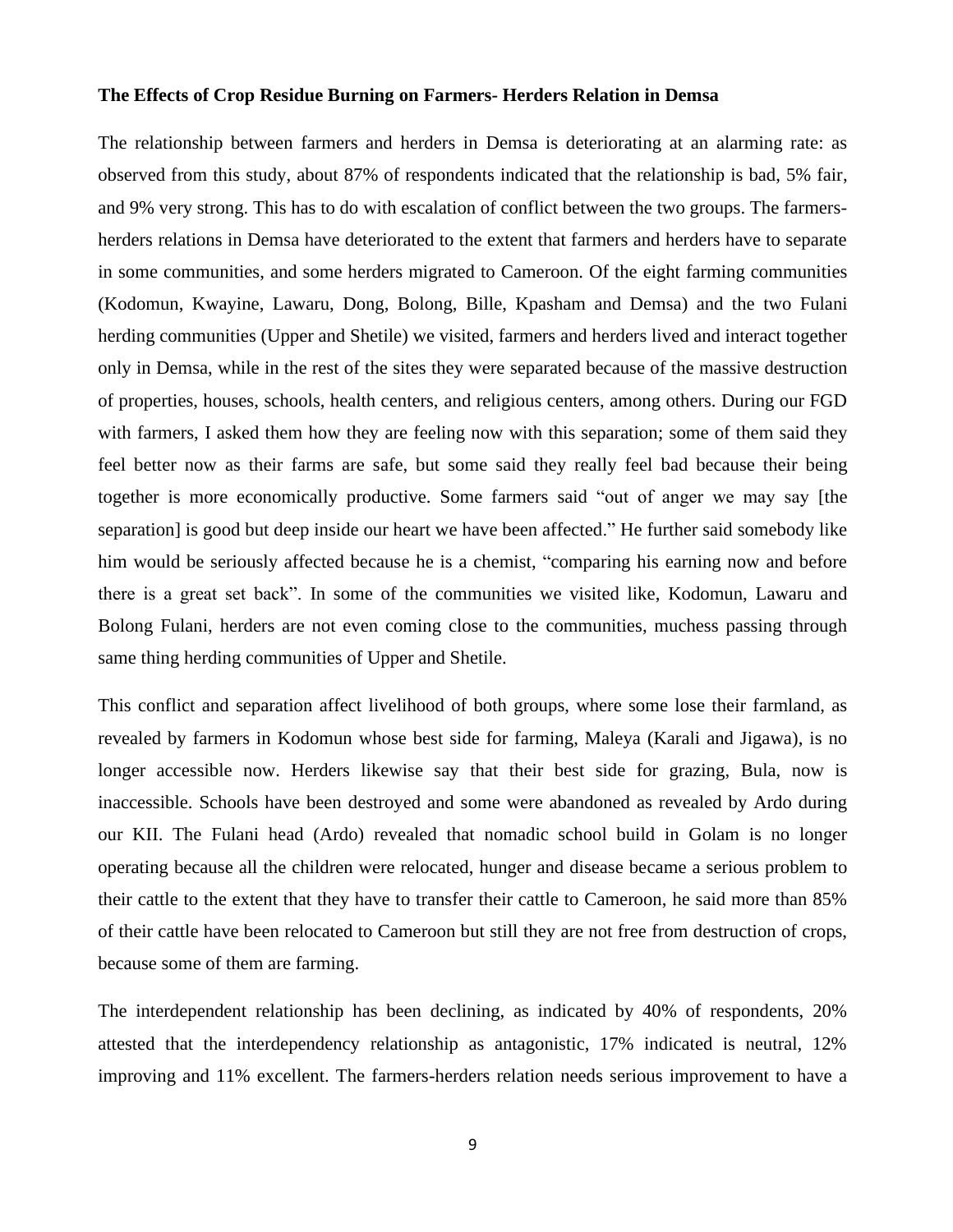peaceful society in Demsa and Adamawa in general and one of the sustainable ways of doing that is to solve the problem of crop residue burning as suggested by the Demsa Ardo.

The study observed that most of the problems that escalate these violent and conflict in Demas are: lack of decisive action and injustice by security agencies, as revealed by herders, during our FGD with herders they said in 2015 four of their men were attack and killed, they have reported to security operating, but no arrests were made. Their youth protested that they wanted to carry out attack but the elders stopped them. Two months after more than 100 cattle were attacked and killed, we have reported again nothing have been done, youth protested again we have to stop them. The third one three of our children were killed and dumped into the river, that was where the youth organized themselves and burned down all the farm around that was how the conflict began to escalate, revealed by Ardo. He further said that "actions are not taken by our security agency that's why some people decide to take law into their hands". Secondly drug abuse among youth is also a contributing factor. Blockage of cattle route by farmers is also a cause and can be attributed to the population explosion and high level of unemployment. Climate change is also a contributing factor, even though most of the factors influence this climate change are human induce action, like the residue burning among others.

# **Level of Awareness Among Farmers Regarding the Effects of Post-Harvest Crop Residue Burning in Demsa**

Majority of respondents (approximately two-thirds) do practice residue burning and the act is expected to increase with the rise in the intensity of violence and conflict. During the FGD made with farmers most of them said that they have just recently started burning their crop residue as from 2014 as a result of the escalation of the violence between farmers and herders, they said "we come notice that immediate burning of crop residue is more advantageous than selling it or giving it for manure, because it improves soil fertility and it is the easiest way to get rid of invasive species of grass.

Only 32% of respondents were aware of the damage caused by air pollution that are associated with crop residue burning (CRB), while only few were aware of the greenhouse gas (GHG) emissions caused by burning crop residue. About 65% of respondents do not have knowledge of GHG emission from CRB. Burning of crop residue emits gases like carbon dioxide, methane, and nitrogen oxide into the atmosphere, and these gases are responsible for GHG and ultimately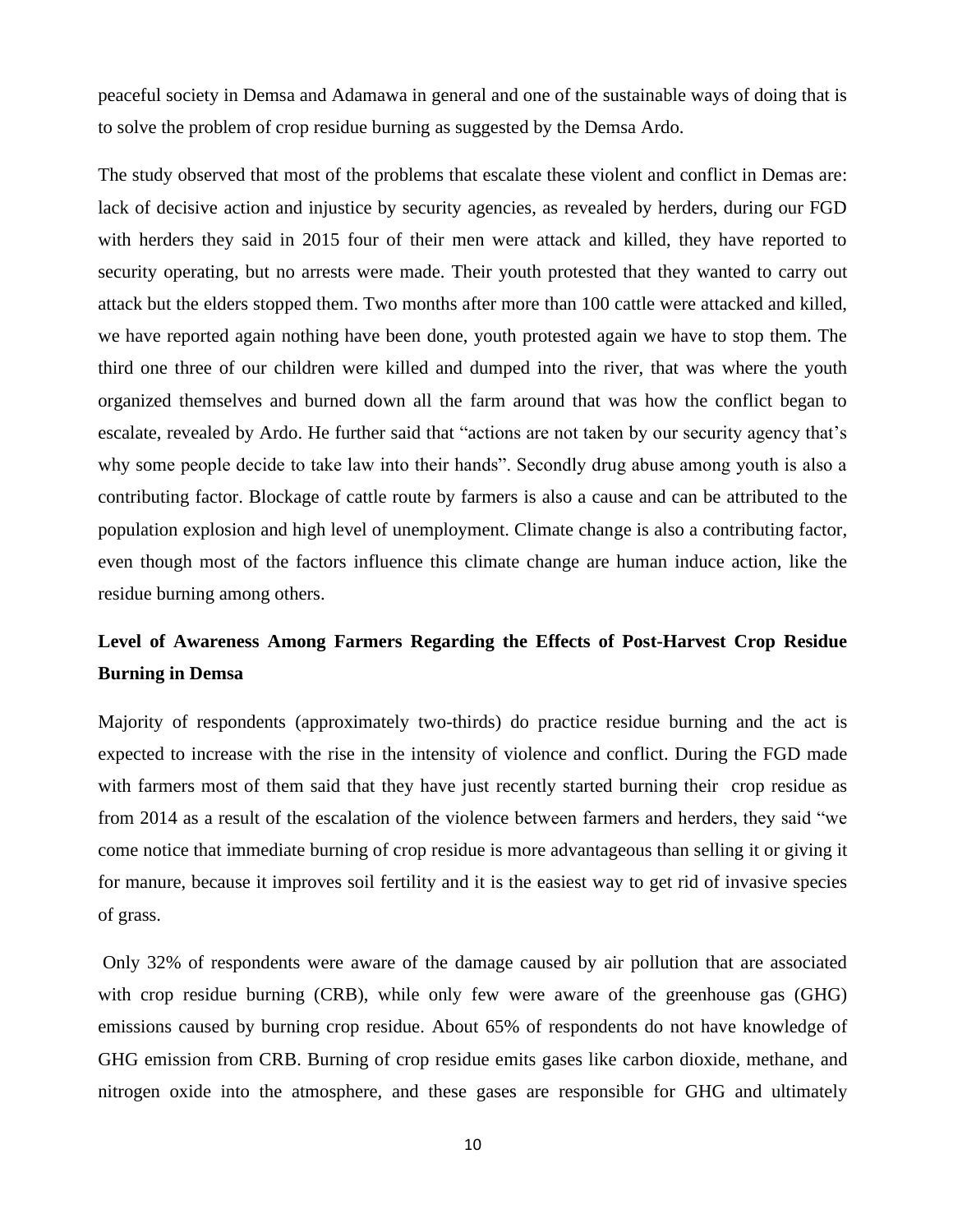increase the global temperature through global warming. The increase in temperature of globe may also responsible for climate change, which brings change in our production season and subsequently affect our output and further fuels the crisis due to competition over limited available resources.

Approximately half of respondents were aware about the effect for crop residue burning on soil nutrient, fertility and structure. About 69% of respondents are not aware about the effects of CRB on soil quality; the awareness level regarding effects of CRB on soil quality is very low in study area. At our focus group discussion almost 90% of participants disagreed that burning of crop residue reduced soil nutrient and fertility; they all believed that burning increases fertility by generating ashes without knowing that burning residue leads to loss of plant nutrient like nitrogen(N), phosphorus(P), potassium(K) NPK and sulfur (S),and is wastage of valuable resources which could be a source of carbon, bio-active compounds, and other soil nutrients.

Heat generated from the burning of crop residues elevates soil temperature causing death of active beneficial microbial population. Residue burning affects soil as nutrient loss by volatilization, ash convection, runoff, wind and soil erosion and leaching of fire-released nutrients (Schoch and Binkley, 1986). Sateesh *et al.,* (2014) investigated an average deterioration of 17.32 % Carbon, 12.69 % Nitrogen and 16.23 % Potassium in wheat fields after burning residues in different villages of Madhya Pradesh. Burning also has a differential impact on soil fertility; it increases the shortterm availability of some nutrients and reduces soil acidity, but ultimately leads to loss of other nutrients (like N and S) and organic matter (Richard 2001).

According to the study, about 48% of respondents in the study area were aware that air pollution in relation to the burning of residue has impact on human health. Despite the fair knowledge of farmers on this, only few knew about specific diseases caused by crop residue burning, like respiratory problem and Asthma, a majority of farmers just knew that the smoke released affects human health. Indian Agricultural Research Institute IARI (2012) pointed out that burning of crop residues leads to release of smoke, GHG (carbon dioxide, methane and nitrogen oxide) causing global warming and large amount of particulates which cause adverse impact on human health. A resulting smoke may become a health hazard as it may cause multiple lasting effects, respiratory problem, eyes problem (Awasthi et al., 2010) and (Grace et al., 2003). High incidence of asthma symptoms, lower lung function and respiratory hospitalization were reported among populations exposed to smoke from rice straw burning in Niigata, Japan (Torigoe et al., 2000).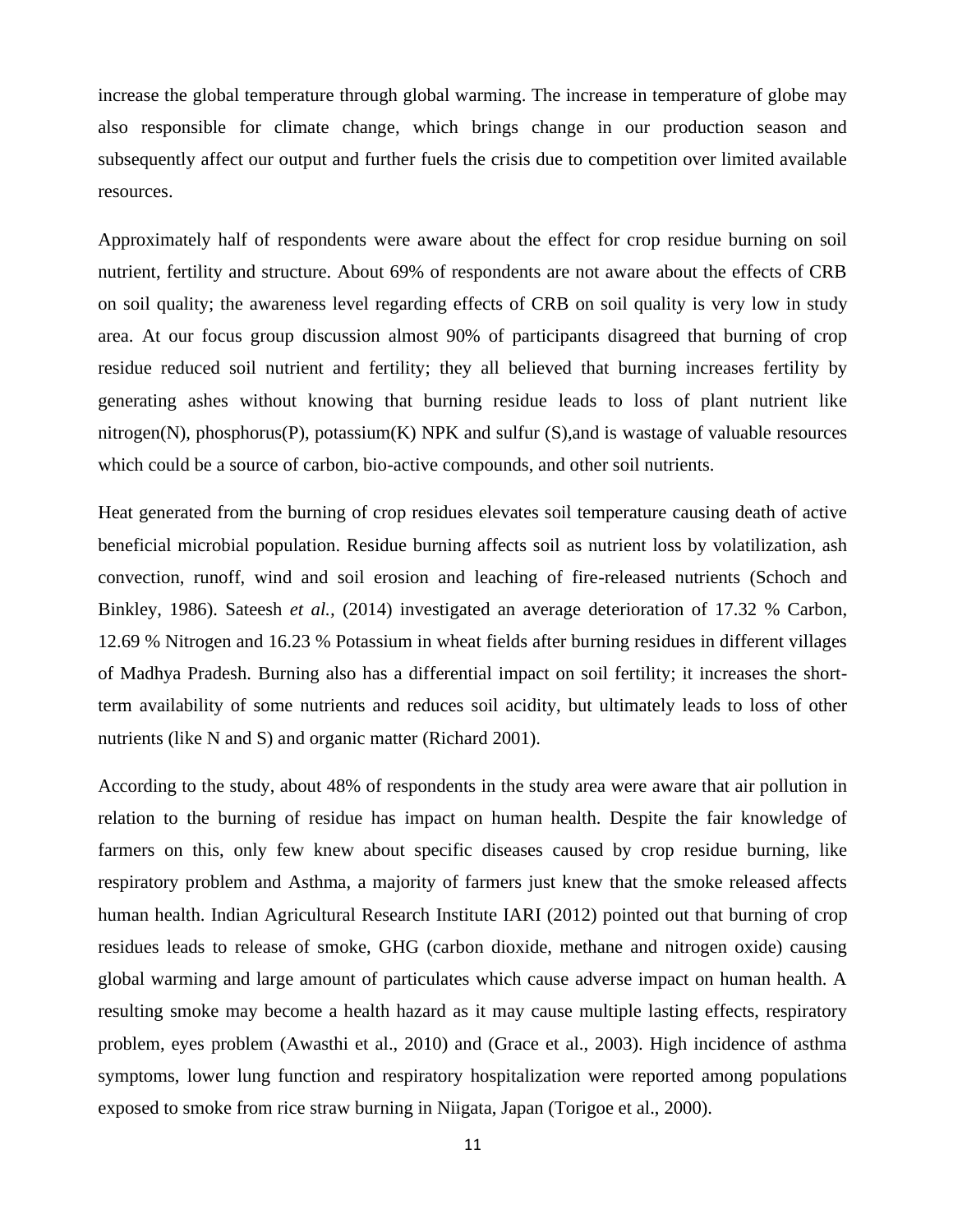The study also observed that there were no laws that banned burning crop residues in Demsa LGA, as attested to by more than four-fifths of respondents and that makes the practice uncontrollable and unchecked. Only 10% respondents indicated that they do not have idea.

Farmers are aware of adverse consequences of on-farm burning of crop residue but because of some factors like increasing tension between farmers and herders, increasing mechanization, unavailability of alternative economic viable solution, increase in production of cereals crops, soil fertility enhancement, pest and pasture management and difficulty in collection/ high cost of management, farmers are compelled to burn the residues.

**Table 2. Awareness Level of Farmers Regarding the Effects of Crop Residue Burning In Demsa**

| <b>PARTICULARS</b>                                                                      | <b>RESPONDENTS</b> (%) |                 |                        |                    |
|-----------------------------------------------------------------------------------------|------------------------|-----------------|------------------------|--------------------|
|                                                                                         | <b>YES</b>             | $\overline{NO}$ | I DON'T<br><b>KNOW</b> | <b>NO RESPONSE</b> |
| Do you practice agricultural crop residue burning?                                      | 64                     | 36              | $\theta$               | $\theta$           |
| Does crop residue burning have any effect on soil<br>nutrient?                          | 28                     | 62              | $\overline{7}$         | 3                  |
| Do you think soil fertility and structure decreases by<br>burning of crop residue?      | 48                     | 49              | $\theta$               | 3                  |
| Does crop residue burning have effect on air quality<br>and climate?                    | 32                     | 54              | 11                     | $\Omega$           |
| Do crop residues burning cause any human health<br>problem?                             | 48                     | 48              | $\Omega$               | 4                  |
| Do you know any law set by government or<br>community leaders on burning crop residues? | $\theta$               | 89              | 10                     |                    |

#### **Source: field survey, 2019**

### **The Major Drivers of the Conflict in Demsa**

**Blockage of cattle routes by farmers**: as revealed by the Ardo of Demsa, four of their cattle routes were blocked by farmers. One has been opened after raising the issue,,but the remaining three are still blocked up until now:Bayan Bille, Guliro and Mogoron remain blocked, which gave herders poor access to land for grazing. As pasture lands shrink and some were taken by the farmers,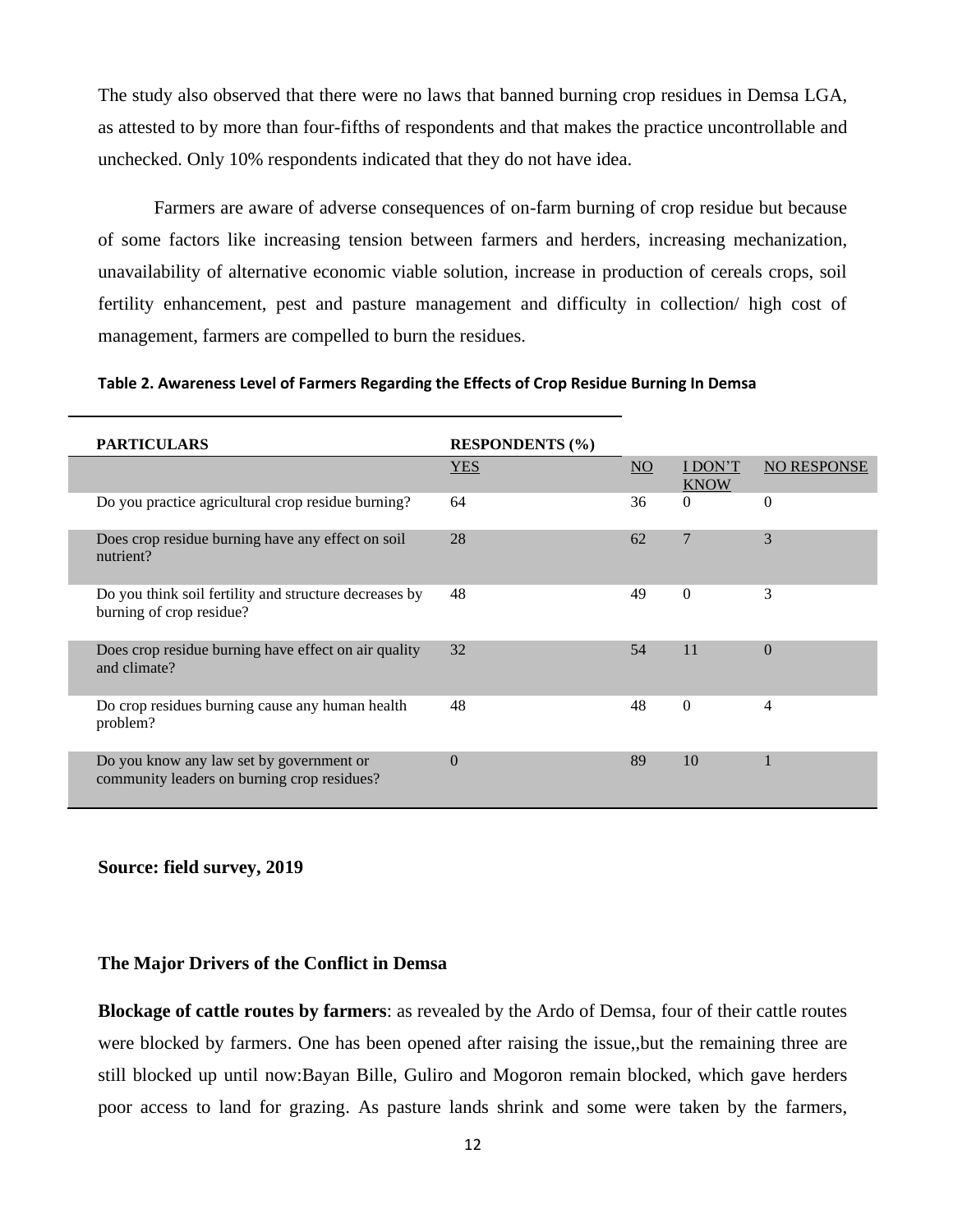conflict became inevitable. Because it is very difficult for herders to move and graze without veering into crop fields, all cattle routes need to be open to give herders access to pasture to avoid grazing on crops.

**Burning of crop residue by farmers**: this crop residue burning has increased in Demsa as a result of violence and conflict between farmers and herders, but this practice became one of the major if not the major factors that fuel conflict in Demas. Burning of crop residue by farmers to deprive cattle from fodder frustrates herders and makes them act aggressively by grazing on farmers' crops even before the harvest which further escalates the conflict. As revealed by the herders in our FGD crop residues such as maize Stover is served as the major fodder resource for their animals during dry season, burning it will make their cattle hungry and cause some disease there by make some them aggressively graze on farmers crop even before harvest and that further cause violence.

**Drugs abuse**: The use and abuse of drugs by herders and farmers contributes to the conflict in Demsa as revealed by the study. As highlighted by a farmer during the FGD, it has happened to him three times where he just sees cattle in his farm without herder. He would follow the cattle and find the herder asleep and high on drugs. When he would try to talk to him, the herder would try to fight him. According to him, several incidents like this do happen in his community and that causes conflict, sometimes violence. During a KII with Ardo and Miyatti Allah Secretary of Demsa LGA, they both revealed that a lot of cases have involved drug abuse by a herder, where the herder will sleep off and allow herds to graze on crop farm.

**Injustice and a lack of proactiveness by security agencies and traditional rulers**: as revealed by herders during our FGD and KII with their Ardo, many incidents have occurred where their people have been killed, cows have been killed, and crops have been destroyed. While all such incidents have been reported, security forces have not taken action or they respond with delays, causing herders to suffer attacks. By allowing people to take law into their hands, conflicts have degenerated into violence. Security agencies need to be more proactive in handling farmers-herders cases to avoid further violence. They further said traditional rulers are taking side in their judgment; equal justice is needed in searching for common ground.

Others are general causes like population explosion, expansive use of land, climate change among others, which causes a lot of competition over limited resources available.

## **Conclusions**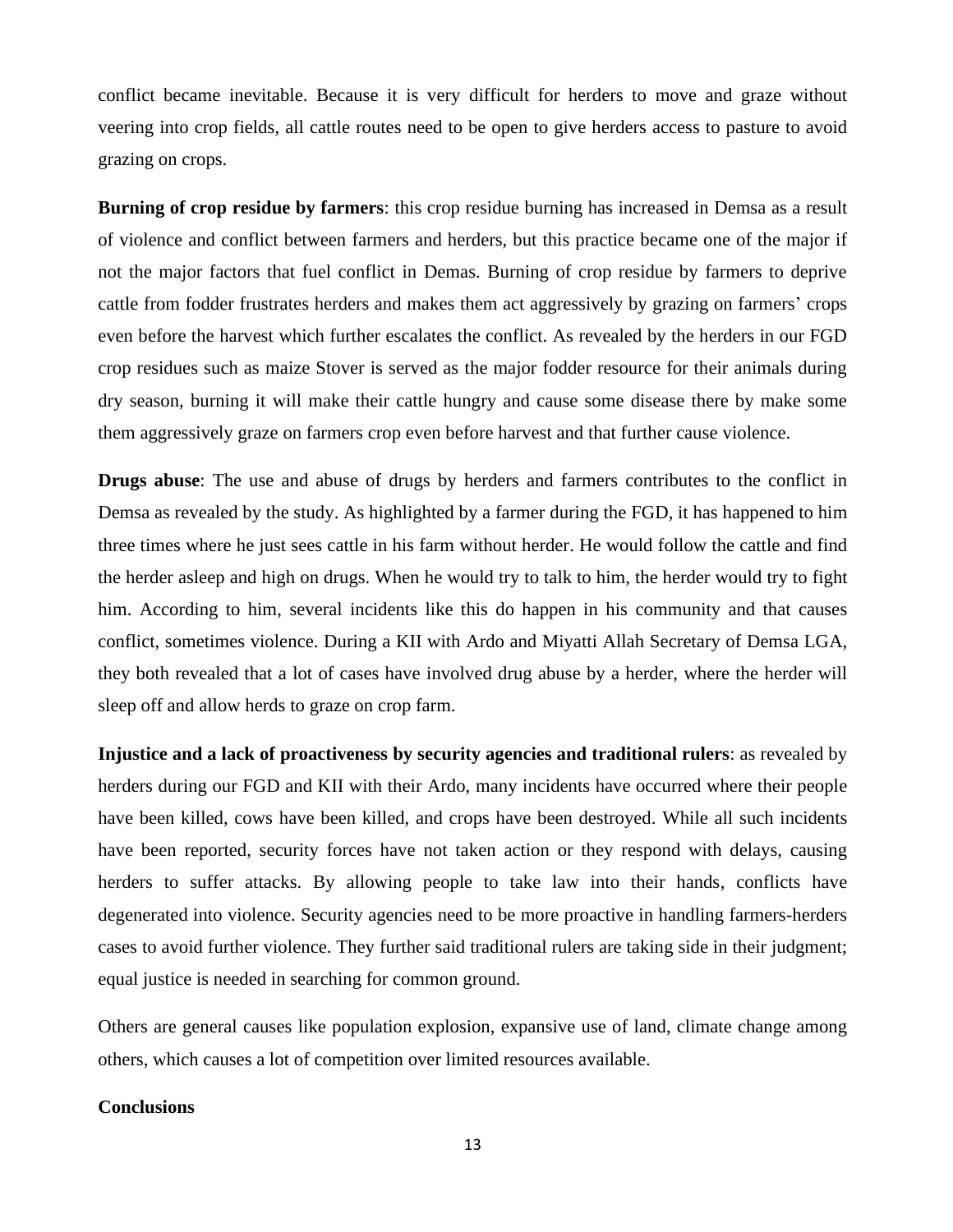Burning of crop residue is increasing among rural farmers as a result of the soured relationship between farmers and herders, which is characterized by violence and conflict, and it destroys not only farmers-herders relations, with specific reference to the old tradition of interdependent relationship that characterize the two groups, but it further affects agricultural activities and livelihood in general . The act of crop residue burning increased in last decade as violence began to escalate, with the consequences on overall agricultural production of both crop production and livestock and generally dwindling the economics of the nation.

Despite fair knowledge among Demsa farmers on the effects of burning crop residue, farmers out of anger still engage in the practice of immediate burning of crop residue as a result of escalation of the conflict in the area to deprive herders from getting fodder for their animals, without knowing that the practice will further fuel the conflict directly and indirectly, as the relationship is deteriorating The management of residue has been changed in relation to old practice. The finding also revealed that olden day practice of exchange and selling of crop residue is more advantageous economically than the burning for anger or soil fertility enhancement, because exchanging or selling residue to herders improves mutual trust, strengthen interdependent relations by giving security over crop farms as well as cattle. The findings concluded that there is positive correlation between conflict and crop residues burning in Demsa, to have a common ground for farmers and herders in Demsa the practice of crop residue burning have to check, that will be easiest and direct way to bring farmers-herders relations back.

Tackling the crop residue burning is a good solution in resolving farmer-herders conflict in particular and saving the climate and soil in general. To achieve a sustainable solution to farmerherder relation mismanagement of crop residue, we need to strengthen the mutual trust and maintain interdependency and traditional relationship between these two group of farmers and herders.

#### **Recommendations**

I. Adamawa state ministry of Agriculture and other Government Institutions, nongovernmental organization should engage in more capacity building and awareness generation on the self-destructive consequences of residue burning and the economic importance of crop residues. This should be done by organizing trainings of farmers for creating awareness about effects of crop residue burning, adoption of conservation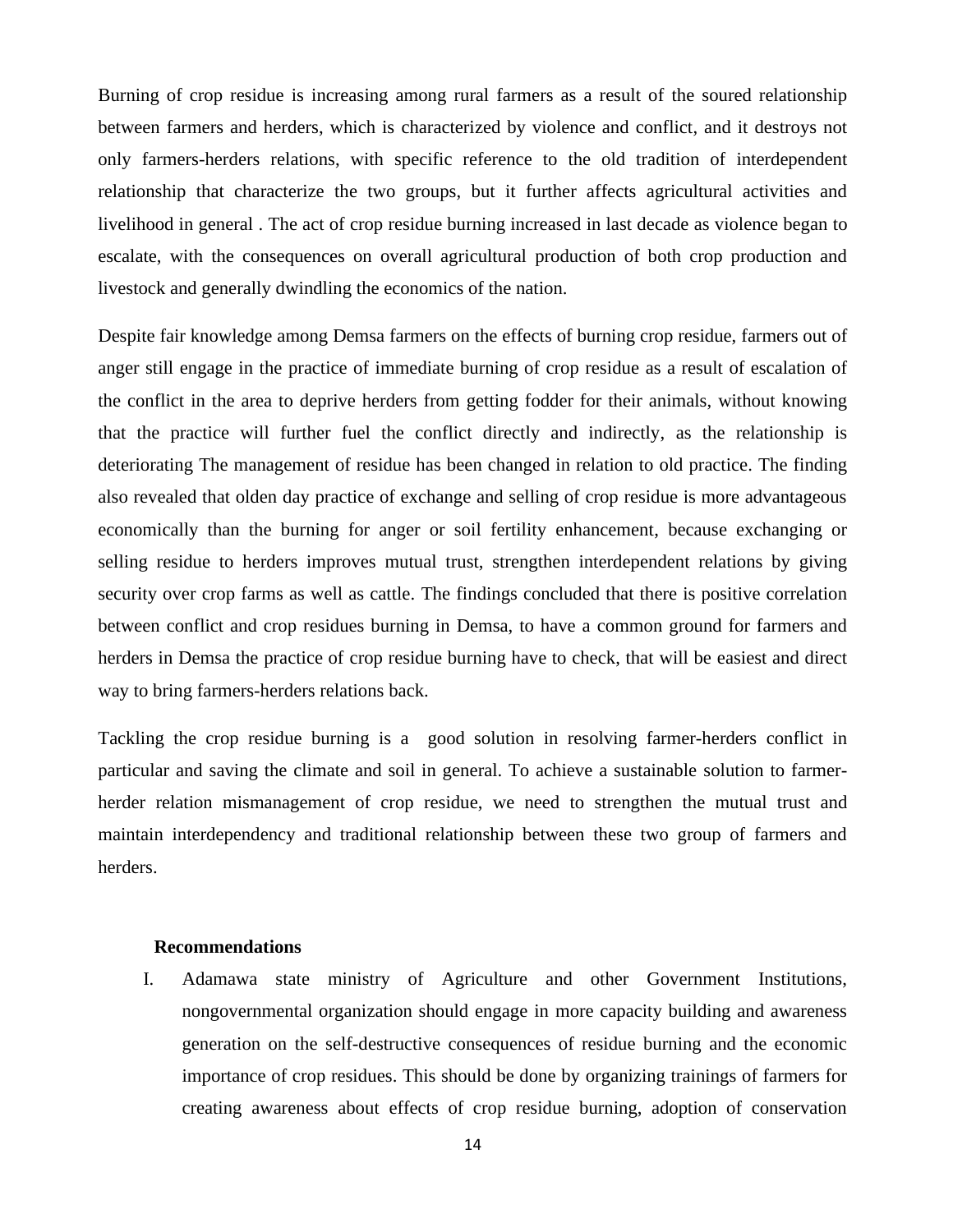agriculture practices and resource conservation technology, creation of awareness about various measures to prevent crop residue burning through mass media, print media, etc. This should be complemented by demonstrations of crop residue management technology on a large scale by Ministry for Agriculture through extension workers organizing on-farm demonstrations to create awareness and dissemination of various technologies and establishing self-help groups for sustainable agricultural practice and environment.

- II. Government at the federal, state, local government, and community levels should set laws and legislation to curb crop residue burning. There is a need to formulate and implement all necessary policy measures for controlling crop residue burning through suitable laws, legislation, or executive orders through incentives and punishment. The State Government should identify an agency or authority to implement such an order to abate, prevent, and ban the practice of crop residue burning as practice by many countries in the world. Looking at high increase in production of cereal crop of rice, maize and wheat in the country, the law will help reduce the problem of fodder scarcity that become major factor that cause conflict between famers and herders, it will also save our environment from greenhouse emission and soil from degradation.
- III. Government and nongovernmental organizations (NGOs) should strengthen conflict mediation, resolution, reconciliation, and peacebuilding mechanisms, to change people's perception of conflict which will help and encourage the group to rethink how to coexist peacefully with one another. This should be done through inclusive dialogue employing a bottom up approach, where all the real victims should be involved, and it should be consistent. Adamawa state government and civil society groups should support and assist Demsa community to set up their own dialogue, reconciliation, and peacebuilding groups that involve the leadership of both group farmers and herders with the goal of solving their immediate conflict. This will intensify the effort to design and implement conflict prevention initiatives that could prevent the escalation of conflict to violence. Because most of these problems of farmers-herders are internal problems that need to be solved by the group before any support from government or civil society or NGOs. This indigenous peacebuilding should collaborate with state agency for peace and civil society in discharging their duties.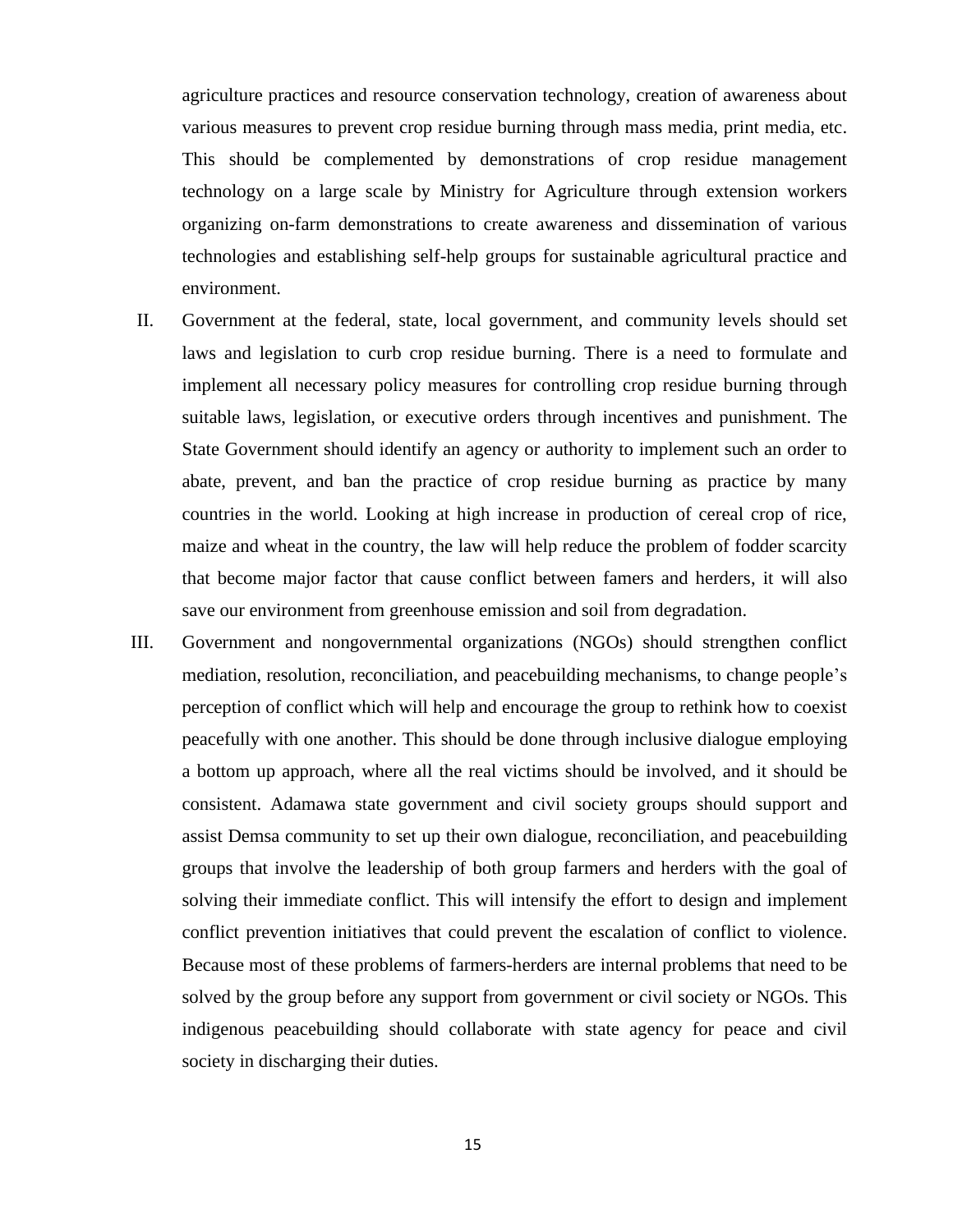- IV. Adamawa state government should encourage the adoption of traditional dialogue and reconciliation mechanisms in settling farmers-herders related problem, this should be done by strengthening the role of traditional and religion leaders, including the head of the community and Fulani herders head. Such that problem related to farm grazing and other related problems should be reconciled by the community head and Fulani herding head, this would be more efficient and effective with low cost and less effect on the relationship than involving court and security agents.
- V. Government and private organization should promote diversified uses of crop residue for various purposes, as fuel for power generation, as industrial raw material for production of bio-ethanol, packing material for fruits, utilization for paper/ board/panel industry, biogas generation/composting and mushroom cultivation and promote collection of crop residue for feed. This will reduce the problem of power scarcity we have in our industries and reduce the excessive use of fossil fuel that contributes more to greenhouse gases emission. It also reduces the rate of burning and will improve the economic standard of farmers.
- VI. The security forces should be proactive in farmers-herders related cases. The government should empower security agencies by providing them with mobility and all necessary requirement to perform effectively. Because delays and sometimes denials of justice by the security forces are what frustrate victims and pushes them to take the law into their hand by reprisal attacks, which further fuel the conflict. This cycle will lead to more burning of crop residues by farmers as aggression and more farm destruction.
- VII. Intervention and support by government, private sectors, NGOs should be given to victims of the conflict to reduce the tension. Soft loans also should be created for both farmers and herders to enable them to improve their production, under the condition that residue will be sold to herders for fodder. This intervention will reduce tension and anger that cause and force farmers into burning crop residues.
- VIII. Adamawa state government should review and check the cattle routes for easy access and passage by cattle herders to avoid more farm destruction as a result of route blockage. Government should also charge agency responsible for drugs abuse to be more proactive.